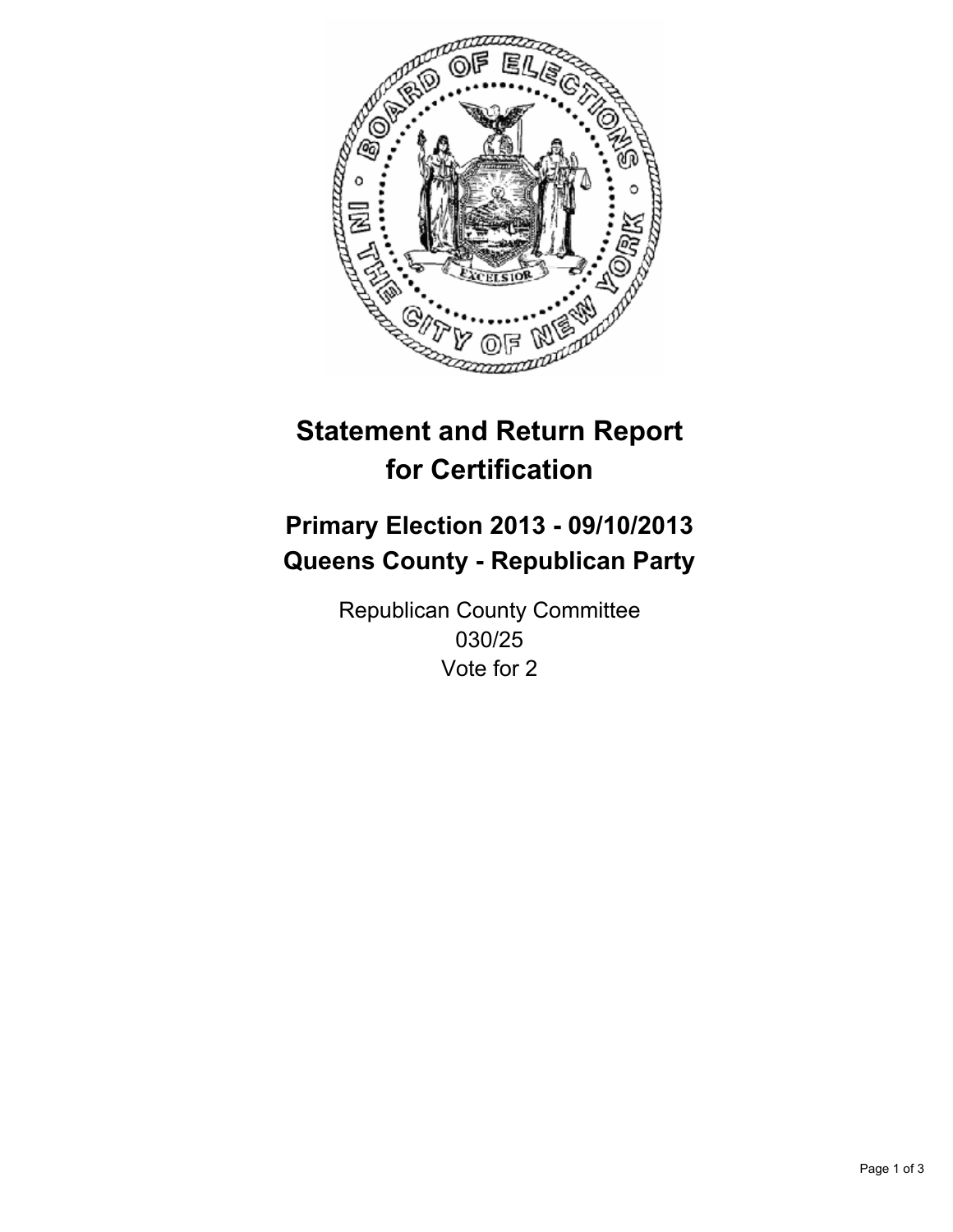

## **Assembly District 25**

| <b>EMERGENCY</b>     |    |
|----------------------|----|
| ABSENTEE/MILITARY    | 0  |
| <b>FEDERAL</b>       | 0  |
| SPECIAL PRESIDENTIAL | 0  |
| <b>AFFIDAVIT</b>     | 0  |
| BARBARA ALBANEZE     | 14 |
| <b>JOHN MOORE</b>    | 6  |
| NINA B. BAMILATIS    | 11 |
| <b>Total Votes</b>   | 31 |